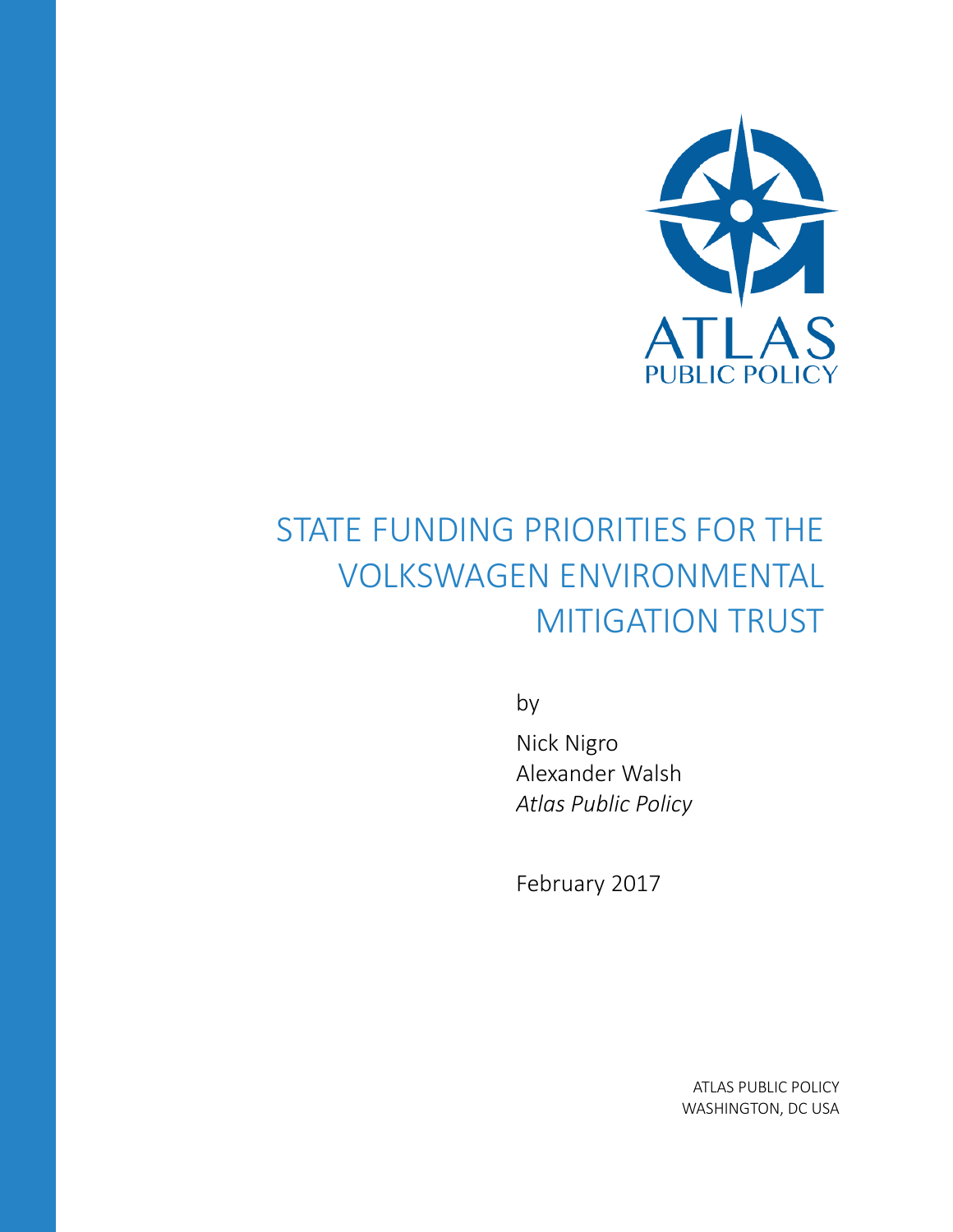#### OVERVIEW

States have a rare opportunity to make significant progress on reducing harmful nitrogen oxide ( $NO<sub>x</sub>$ ) emissions from mobile sources through the use of funds from the Volkswagen Settlement.<sup>1</sup> Though emissions sources vary by state, light-duty vehicles are the single largest mobile source of  $NO<sub>x</sub>$  emissions in the United States [\(Figure 1\)](#page-1-0).

Appendix D of the settlement established a \$2.7 billion Environmental Mitigation Trust allocated proportionally to each state and to be administered by a court-appointed Trustee. The Trust allows for a 15 percent allocation to fund light-duty zero emission vehicle infrastructure. States must submit Mitigation Plans to the Trustee in order to secure funding from the Trust within 90 days of being designated as a beneficiary.

<span id="page-1-0"></span>

*Source: U.S. Environmental Protection Agency, "2014 National Emissions Inventory (NEI) Data," December 2016. [Online]. Available[: https://www.epa.gov/air-emissions-inventories/2014-national-emissions-inventory-nei-data.](https://www.epa.gov/air-emissions-inventories/2014-national-emissions-inventory-nei-data)*

#### California's Unique Situation

Priorities for use of funds from the Environmental Mitigation Trust in California may differ from other states. Out of the \$2 billion Volkswagen must spend on zero emission technology as part of the ZEV Investment Commitment (Appendix C of the settlement), \$800 million must be spent in California.

 $\overline{\phantom{a}}$ 

<sup>1</sup> Details on the Volkswagen settlement are available at [http://www.cand.uscourts.gov/crb/vwmdl.](http://www.cand.uscourts.gov/crb/vwmdl)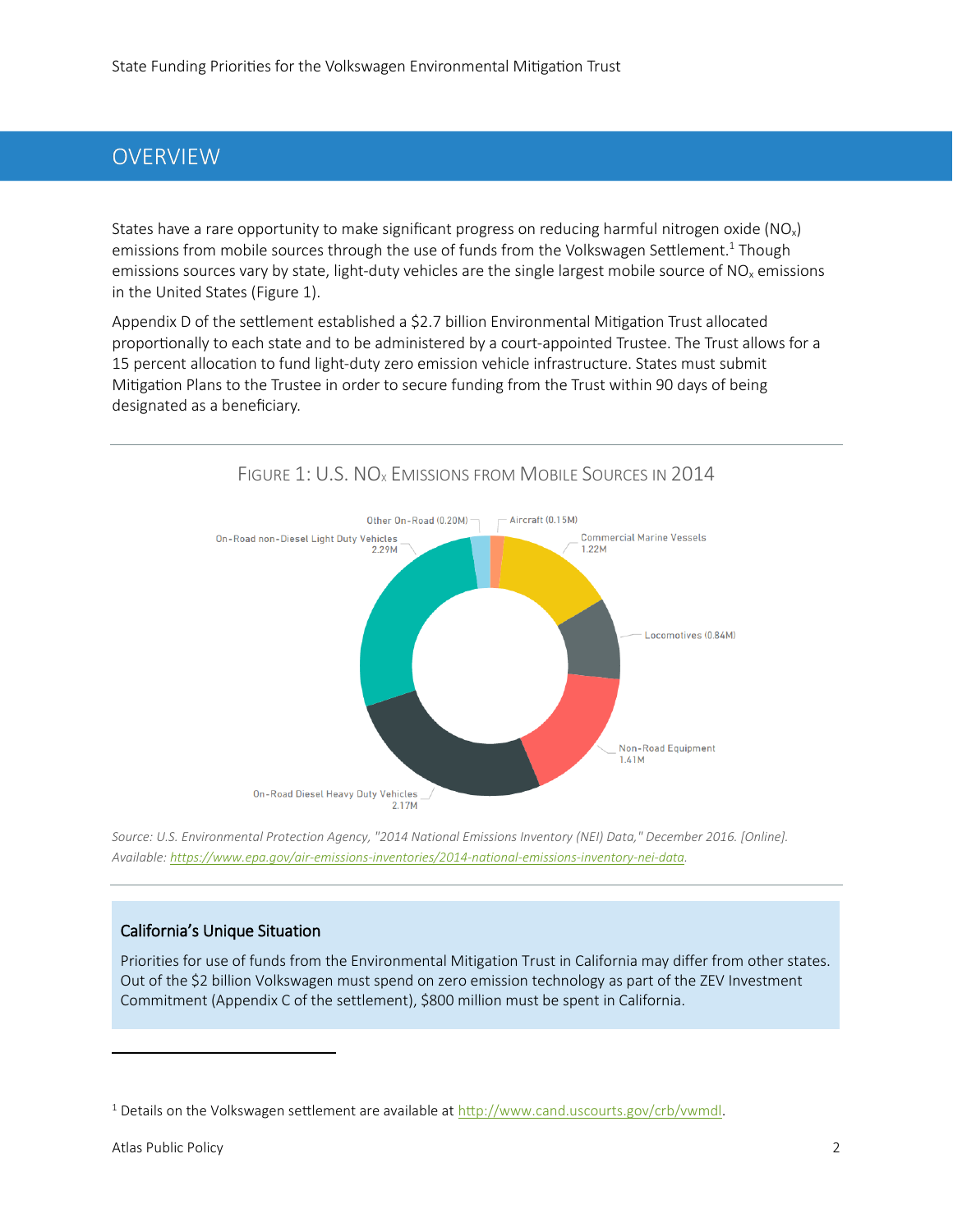## ALLOCATE MAXIMUM ALLOWABLE FUNDING FOR LIGHT-DUTY EV INFRASTRUCTURE

The Volkswagen Environmental Mitigation Trust provides funding for environmental mitigation projects that reduce  $NO<sub>x</sub>$  emissions. To effectively reduce  $NO<sub>x</sub>$  emissions, each state's Mitigation Plan should explicitly allocate the maximum allowable 15 percent of funds from the Trust for light-duty zero emission vehicle charging infrastructure. Given near-term market conditions, plug-in electric vehicles (EVs) are the most suitable zero emission technology to target for infrastructure projects.

The ready availability of EV charging has been a key driver in leading EV markets nationwide and further investment in infrastructure can help EVs reach mainstream status in the near term. Automakers have invested billions in the technology and are bringing long range electric vehicles to the market now and over the next few years that are capable of accommodating the driving needs of most Americans. Electric vehicle charging service providers have raised tens of millions of dollars to deploy robust charging networks and electric utilities are building the next generation electrical grid, powered by low carbon sources.

More charging infrastructure is needed for EVs to compete with gasoline vehicles on a level playing field. Consumers must have access to charging that is sufficient to accommodate their everyday and occasional travel needs. By requesting the maximum funding for EV infrastructure, states will improve the economic return of current and future public investments in infrastructure while also reducing  $NO<sub>x</sub>$  emissions significantly.

The following principles should guide project priorities:

- States should collaborate with automakers, electric utilities, charging service providers, and other EV stakeholders to develop secure, affordable, and accessible EV charging networks for entire communities.
- States should first consider funding DC fast charging projects of redundant stations at the following locations, in order of priority, to reduce range anxiety and enable travel access:
	- o Along major highway corridors at intervals between 25 and 50 miles;
	- o Near multi-family housing units where overnight EV charging access is unavailable; and
	- o In urban areas in support of EV ride-hailing and car sharing.
- States should also consider funding Level 2 charging projects in order of priority: workplaces, multifamily housing units, long-dwell publicly accessible spaces (such as shopping centers and tourist destinations) and single-family residential homes.
- States should coordinate funding applications with existing EV and infrastructure programs within the state and with neighboring states in order to develop charging corridors that accommodate regional travel and support regional and local economic activity.
- States should coordinate the deployment of infrastructure funded through the Trust with Volkswagen's "Electrify America" initiative, which is the company's primary approach to meeting its national zero emission investment commitment.
- States should encourage data collection for infrastructure projects in a cost-effective way that can be made publicly available for continued state policy development and planning purposes.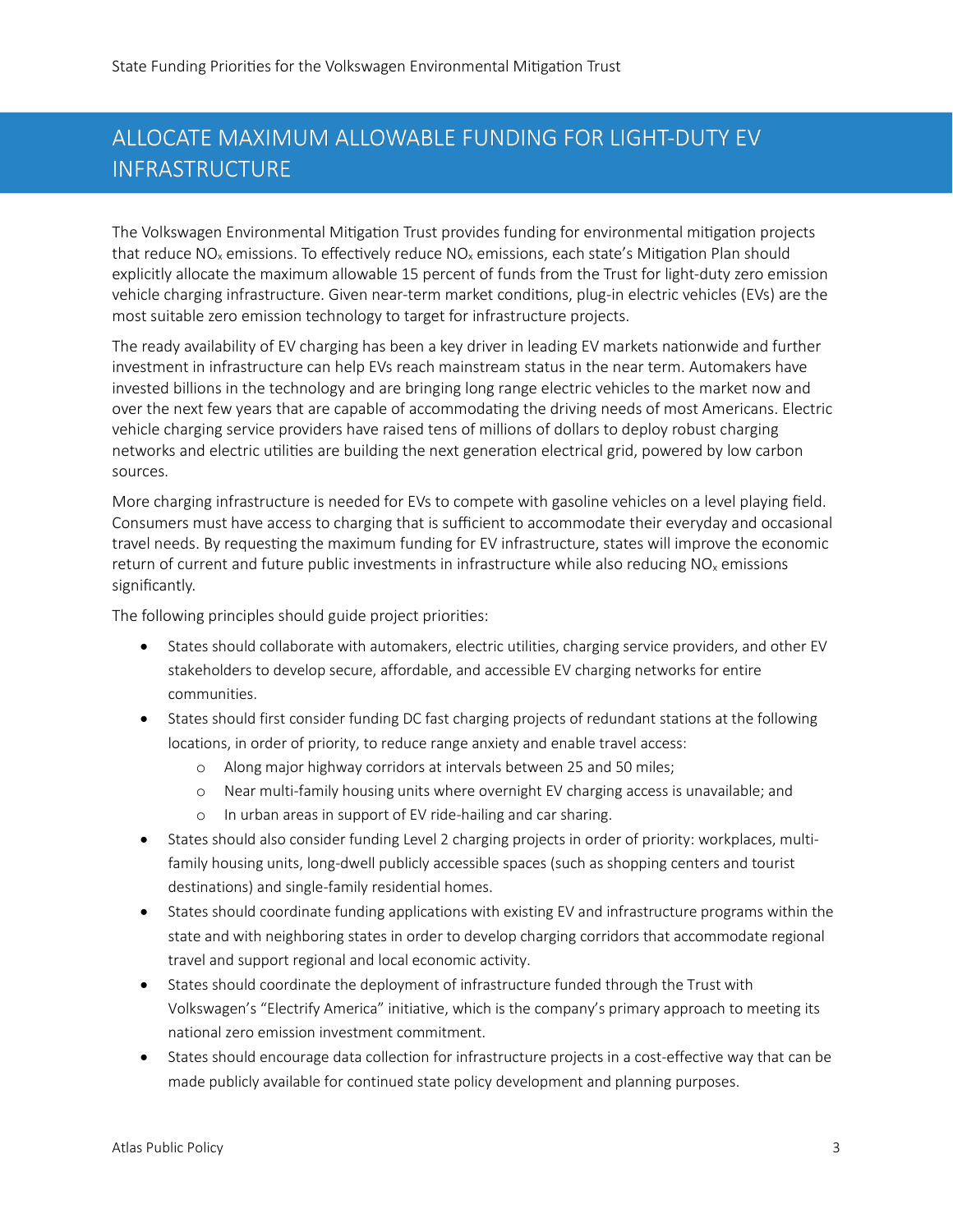## ALLOCATE REMAINING FUNDING TO REDUCE VEHICLE EMISSIONS AND SUPPORT ELECTRIFICATION OF GOODS AND PEOPLE MOVEMENT

States should prioritize investments in eligible zero emission vehicles and associated infrastructure using the remaining 85 percent of funding that is not eligible for investments in light-duty EV infrastructure. Zero emission vehicles are a promising way to reduce local air pollutants and greenhouse gas emissions, especially where vehicles can be powered by electricity generated from low-emitting sources.

ZEV technology is rapidly developing and is available in a number of vehicle classes and types eligible for funding through the Trust, including buses, trucks, airport ground support equipment, and forklifts. States should prioritize funding electric vehicles for goods and people movement along with associated charging infrastructure. States should also pursue investment strategies that are complementary to investments in EV infrastructure made with the 15 percent allocation or otherwise. For example, some electric trucks support the SAE charging connector standards and these vehicles may be able to also use publicly available charging available for light-duty vehicles.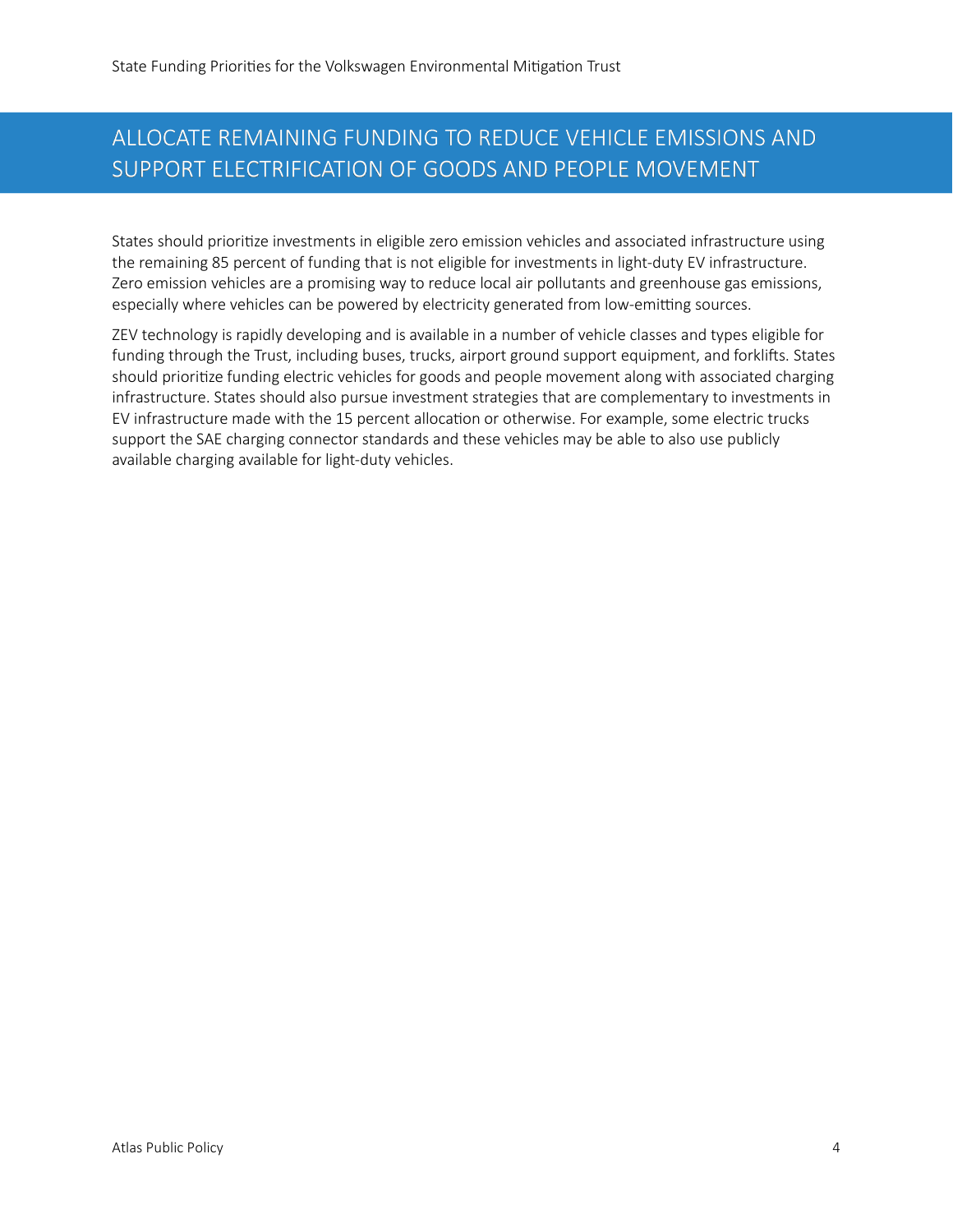#### ABOUT THE EV INDUSTRY DIALOGUE

The EV Industry Dialogue brings together key private-sector stakeholders, including automakers, electric utilities, and charging service providers to identify and advocate for the priorities of the EV industry. Beginning in mid-2015, the group began developing a state-based strategy to identify the policy priorities of stakeholders in key state and local markets. Materials created out of the dialogue process aim to ensure that consistent messages about market opportunities and potential government actions are delivered to state and local decision-makers.

Atlas Public Policy convenes the group and creates all the materials it uses. This brief is a direct result of the ongoing collaboration of the companies who actively participate in the coordinated activities of the dialogue. Atlas Public Policy is solely responsible for the material in this document; dialogue participants do not explicitly endorse or otherwise support its contents.

More information is available at [www.atlaspolicy.com.](http://www.atlaspolicy.com/)

#### PARTICIPANTS IN THE EV INDUSTRY DIALOGUE

- BMW North America
- California Electric Transportation Coalition
- EVgo
- General Motors
- Greenlots
- National Grid
- Southern Company

*The EV Industry Dialogue is currently being supported by the Energy Foundation.*